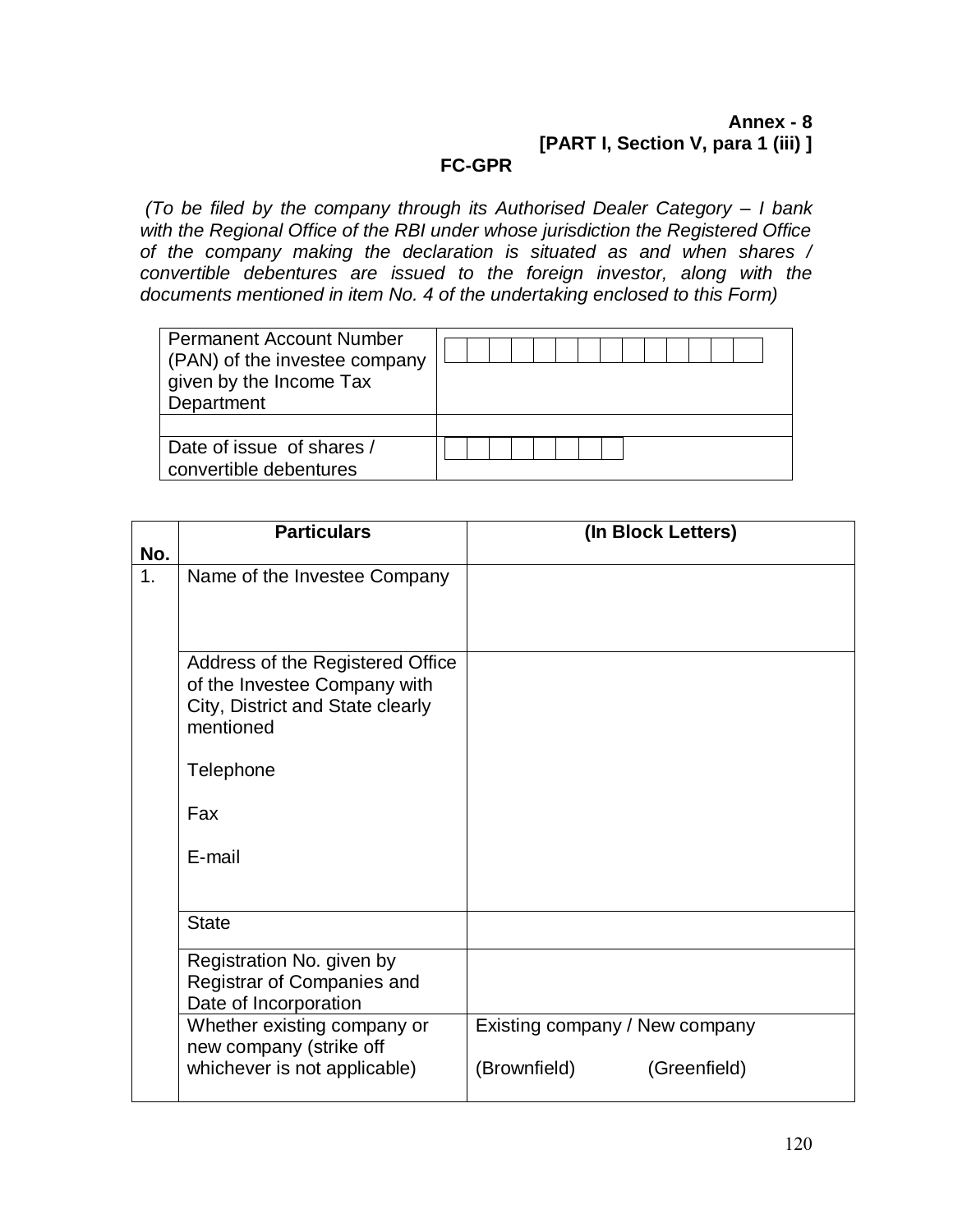|    | If existing company, give<br>registration number allotted by<br>RBI for FDI, if any |                                                                               |
|----|-------------------------------------------------------------------------------------|-------------------------------------------------------------------------------|
|    | Telephone                                                                           |                                                                               |
|    | Fax                                                                                 |                                                                               |
|    | e-mail                                                                              |                                                                               |
| 2. | Description of the main business<br>activity                                        |                                                                               |
|    | NIC Code <sup>67</sup>                                                              |                                                                               |
|    | Location of the project and NIC                                                     |                                                                               |
|    | code for the district where the                                                     |                                                                               |
|    | project is located                                                                  |                                                                               |
|    | a)Detailed address including<br>Name, City, District and State                      |                                                                               |
|    | b)Code for District <sup>68</sup>                                                   |                                                                               |
|    | c)Code for State                                                                    |                                                                               |
|    | Percentage of FDI allowed as                                                        |                                                                               |
|    | per FDI policy (Sectoral Cap                                                        |                                                                               |
|    | under FDI Policy)                                                                   |                                                                               |
|    | State whether FDI is allowed<br>under Automatic Route or                            | Automatic Route / Approval Route                                              |
|    | Approval Route (strike out                                                          |                                                                               |
|    | whichever is not applicable) If                                                     |                                                                               |
|    | under Approval Route, give                                                          |                                                                               |
|    | SIA/FIPB approval No. with date                                                     |                                                                               |
| 3  | to be given. Indian address, if any, should not be given)                           | Details of the foreign investor / collaborator* (Details of foreign residence |
|    | Name                                                                                |                                                                               |
|    |                                                                                     |                                                                               |
|    | <b>Address</b>                                                                      |                                                                               |
|    |                                                                                     |                                                                               |

<sup>&</sup>lt;sup>67</sup> In terms of <u>AP (DIR Series) Circular No 5 dated July 17, 2014</u>, NIC 2008 codes may be reported

 $\overline{a}$ 

<sup>&</sup>lt;sup>68</sup> The list of State and District Codes may be downloaded from our websit[e www.rbi.org.in/Notifications/FEMA/State](http://www.rbi.org.in/Notifications/FEMA/State) and District Code

If there is more than one foreign investor/collaborator, separate Annex may be included for items 3 and 4 of the Form.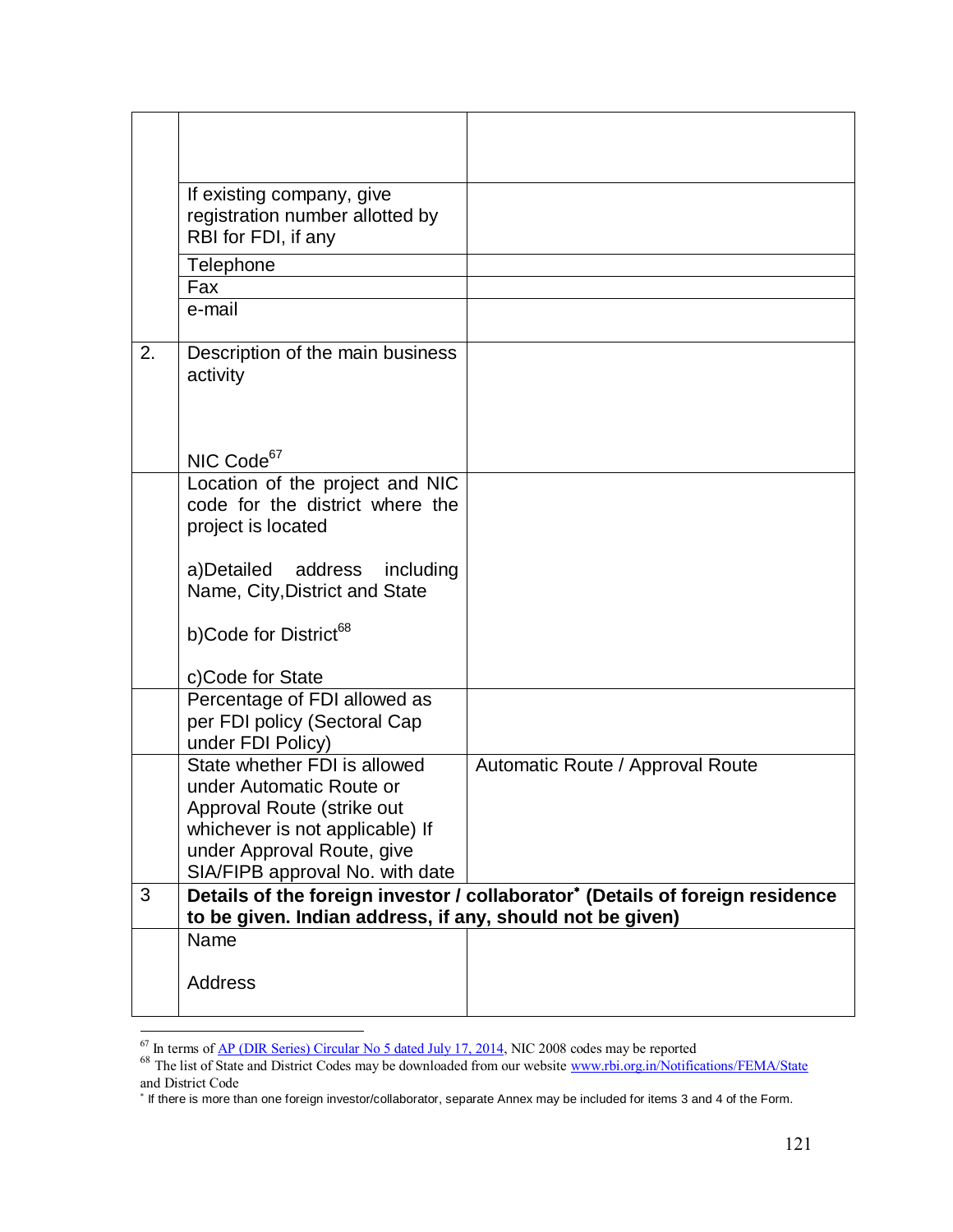| Country                                                                                                                                                                                                                                                                                                                                                                                                                     |  |
|-----------------------------------------------------------------------------------------------------------------------------------------------------------------------------------------------------------------------------------------------------------------------------------------------------------------------------------------------------------------------------------------------------------------------------|--|
| Constitution / Nature of the<br>investing Entity<br>[Specify whether<br>1. Individual<br>2. Company (PI specify if<br>erstwhile OCB)<br>$3.$ FII<br>4. FVCI <sup>#</sup><br>5. Foreign Trust<br>6. Private Equity Fund<br>7. Pension / Provident Fund<br>8. Sovereign Wealth Fund<br>$(SWF)^{69}$<br>9. Partnership /<br>Proprietorship Firm<br>10. Financial Institution<br>11. NRIs / PIO<br>12. Others (please specify)] |  |
| Date of incorporation                                                                                                                                                                                                                                                                                                                                                                                                       |  |

| 4   | <b>Particulars of Shares / Convertible Debentures/Others Issued</b> |                                                           |                  |                                                       |  |  |  |  |  |  |  |
|-----|---------------------------------------------------------------------|-----------------------------------------------------------|------------------|-------------------------------------------------------|--|--|--|--|--|--|--|
| (a) | Nature and date of issue                                            |                                                           |                  |                                                       |  |  |  |  |  |  |  |
|     |                                                                     | <b>Nature of issue</b>                                    | Date of<br>issue | Number of shares/<br>convertible<br>debentures/Others |  |  |  |  |  |  |  |
|     | 01                                                                  | <b>IPO/FPO</b>                                            |                  |                                                       |  |  |  |  |  |  |  |
|     | 02                                                                  | Preferential allotment /<br>private placement             |                  |                                                       |  |  |  |  |  |  |  |
|     | 03                                                                  | Rights                                                    |                  |                                                       |  |  |  |  |  |  |  |
|     | 04                                                                  | <b>Bonus</b>                                              |                  |                                                       |  |  |  |  |  |  |  |
|     | 05                                                                  | <b>Conversion of ECB</b>                                  |                  |                                                       |  |  |  |  |  |  |  |
|     | 06                                                                  | Conversion of royalty<br>(including lump sum<br>payments) |                  |                                                       |  |  |  |  |  |  |  |
|     | 07                                                                  | Conversion against import<br>of capital goods by units in |                  |                                                       |  |  |  |  |  |  |  |

 $\overline{a}$  $^{69}$  SWF means a Government investment vehicle which is funded by foreign exchange assets, and which manages those assets separately from the official reserves of the monetary authorities.<br>#<br>he investment/s is made by FVCI under FDI scheme in terms of Schedule I to <u>Notification No. FEMA 20/2000-RB dated May 3, 2000</u>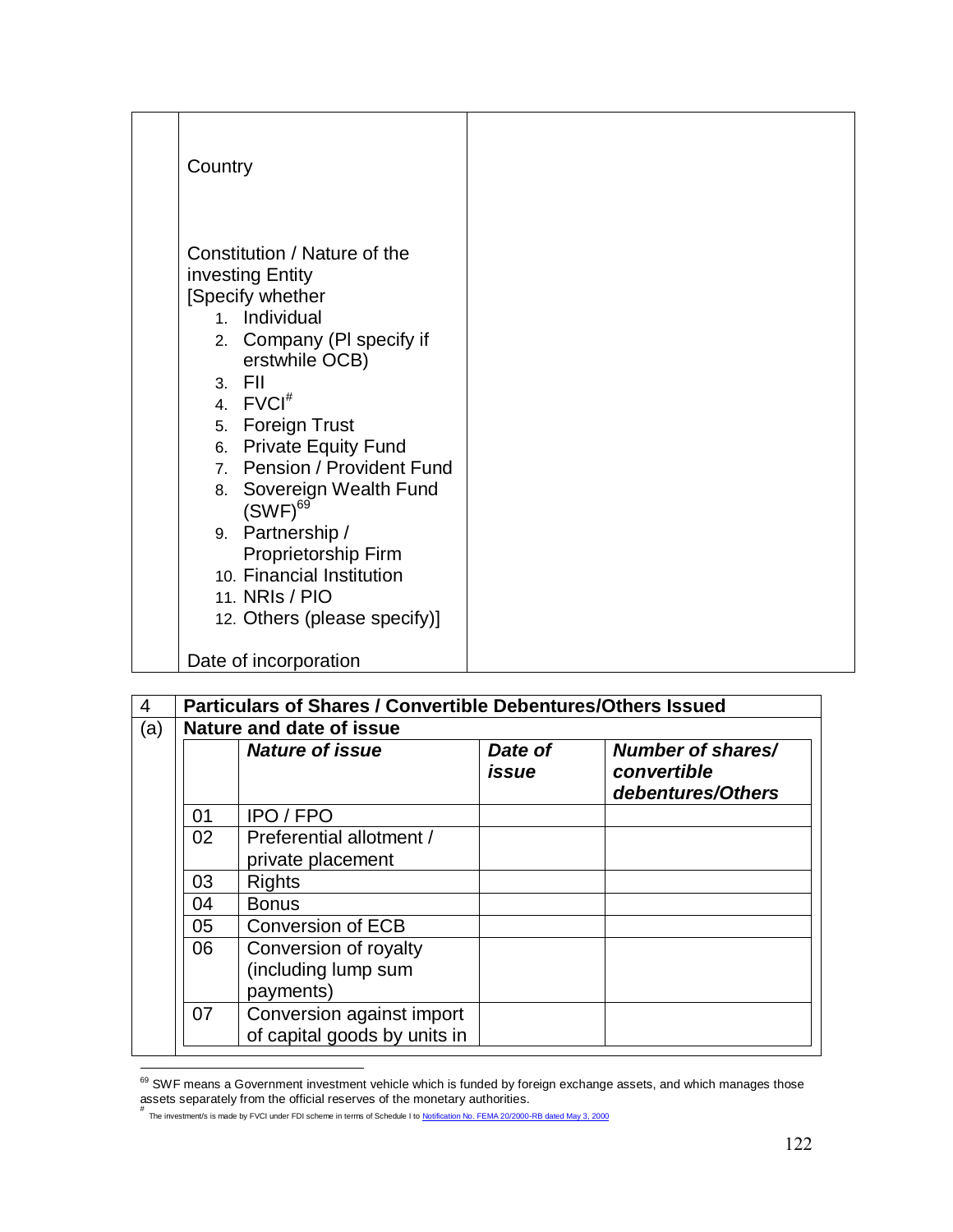|     |           | <b>SEZ</b>                                                        |             |               |                          |               |                              |               |
|-----|-----------|-------------------------------------------------------------------|-------------|---------------|--------------------------|---------------|------------------------------|---------------|
|     | 08        | <b>ESOPs</b>                                                      |             |               |                          |               |                              |               |
|     | 09        | <b>Share Swap</b>                                                 |             |               |                          |               |                              |               |
|     | 10        | Others (please specify)                                           |             |               |                          |               |                              |               |
|     |           | <b>Total</b>                                                      |             |               |                          |               |                              |               |
| (b) |           | <b>Type of security issued</b>                                    |             |               |                          |               |                              |               |
|     | <b>No</b> | <b>Nature of</b>                                                  | <b>Numb</b> | <b>Maturi</b> | Fac                      | <b>Premiu</b> | <b>Issue</b>                 | <b>Amount</b> |
|     |           | <b>Security</b>                                                   | er          | ty            | $\mathbf e$<br>valu<br>e | m             | <b>Price</b><br>per<br>share | of<br>inflow* |
|     | 01        | Equity                                                            |             |               |                          |               |                              |               |
|     | 02        | Compulsor<br>ily<br>Convertibl<br>e<br>Debenture<br>${\mathsf S}$ |             |               |                          |               |                              |               |
|     | 03        | Compulsor<br>ily<br>Convertibl<br>e<br>Preferenc<br>e shares      |             |               |                          |               |                              |               |
|     | 04        | <b>Others</b><br>(please<br>specify)                              |             |               |                          |               |                              |               |
|     |           | <b>Total</b>                                                      |             |               |                          |               |                              |               |

i) In case the issue price is greater than the face value, please give break up of the premium received.

ii) \* In case the issue is against conversion of ECB or royalty or against import of capital goods by units in SEZ, a Chartered Accountant's Certificate certifying the amount outstanding on the date of conversion

| (c) | Break up of premium            | <b>Amount</b> |
|-----|--------------------------------|---------------|
|     | <b>Control Premium</b>         |               |
|     | Non competition fee            |               |
|     | Others <sup><sup>@</sup></sup> |               |
|     | Total                          |               |

@ *please specify the nature*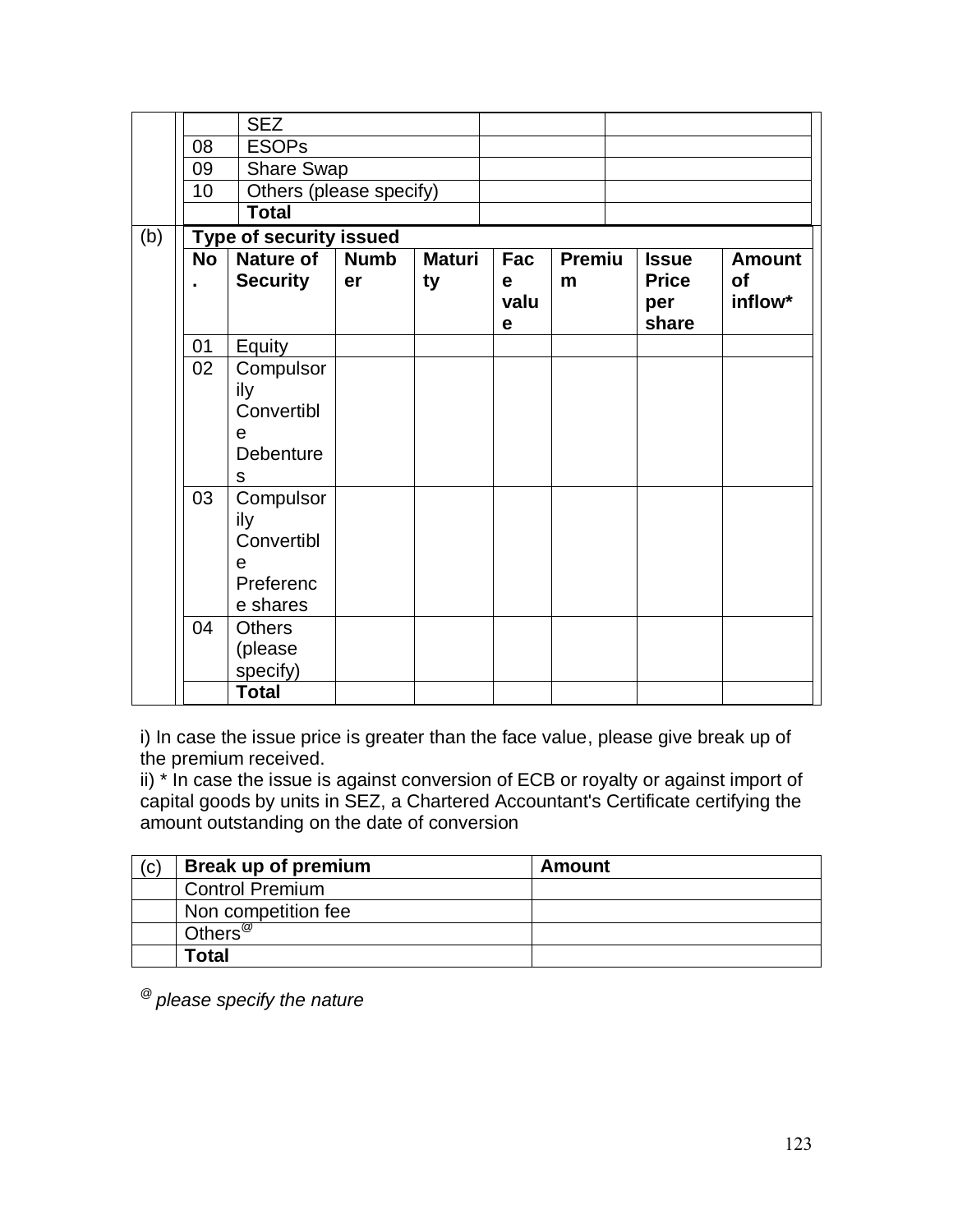| (d) | <b>Total inflow</b> (in Rupees) on account of |                                  |
|-----|-----------------------------------------------|----------------------------------|
|     |                                               |                                  |
|     | issue of shares / convertible debentures      |                                  |
|     | to non-residents (including premium, if       |                                  |
|     | any) vide                                     |                                  |
|     |                                               |                                  |
|     | (i) Remittance through AD:                    |                                  |
|     | (ii) Debit to NRE/FCNR A/c with               |                                  |
|     | Bank                                          |                                  |
|     |                                               |                                  |
|     | (iii) Others (please specify)                 |                                  |
|     |                                               |                                  |
|     | Date of reporting of (i) and (ii) above to    |                                  |
|     | RBI under Para 9 (1) A of Schedule I to       |                                  |
|     | Notification No. FEMA 20 / 2000-RB dated      |                                  |
|     | May 3, 2000, as amended from time to          |                                  |
|     | time.                                         |                                  |
| e)  | Disclosure of fair value of shares issued**   |                                  |
|     | We are a listed company and the market        |                                  |
|     | value of a share as on date of the issue      |                                  |
|     |                                               |                                  |
|     | $is*$                                         |                                  |
|     | We are an un-listed company and the fair      |                                  |
|     | value of a share is*                          |                                  |
|     | ** before issue of shares                     | *(Please indicate as applicable) |

5. **Post issue pattern of shareholding**  *Equity Compulsorily convertible Preference Shares/ Debentures* Investor category No. of shares Amount (Face  $\frac{1}{2}$  $\%$ No.<br>of shares shares Amount<br>(Face Value) Rs. (Face Value) Rs.  $\aleph$ **a) Non-Resident 01 Individuals 02 Companies 03 FIIs 04 FVCIs# 05 Foreign Trusts 06 Private Equity Funds 07 Pension/ Provident Funds 08 Sovereign Wealth Funds 09 Partnership/ Proprietorship Firms 10 Financial Institutions 11 NRIs/PIO**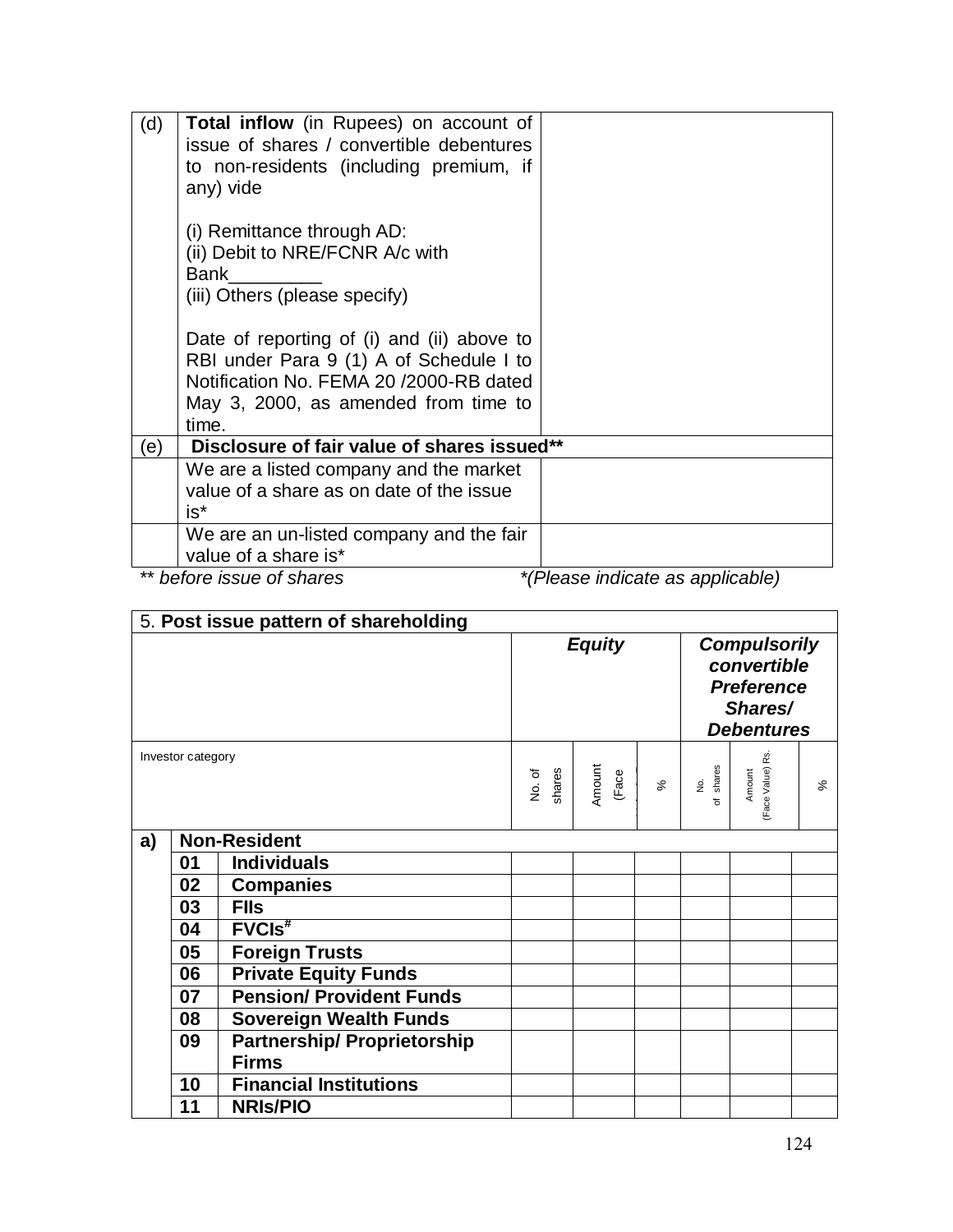|              | 12 | <b>Others (please specify)</b> |  |  |  |
|--------------|----|--------------------------------|--|--|--|
|              |    | <b>Sub Total</b>               |  |  |  |
| b'           |    | <b>Resident</b>                |  |  |  |
| <b>Total</b> |    |                                |  |  |  |

**#** The investment/s is/are made by FVCI under FDI scheme in terms of Schedule I to Notification No. FEMA 20/2000-RB dated May 3, 2000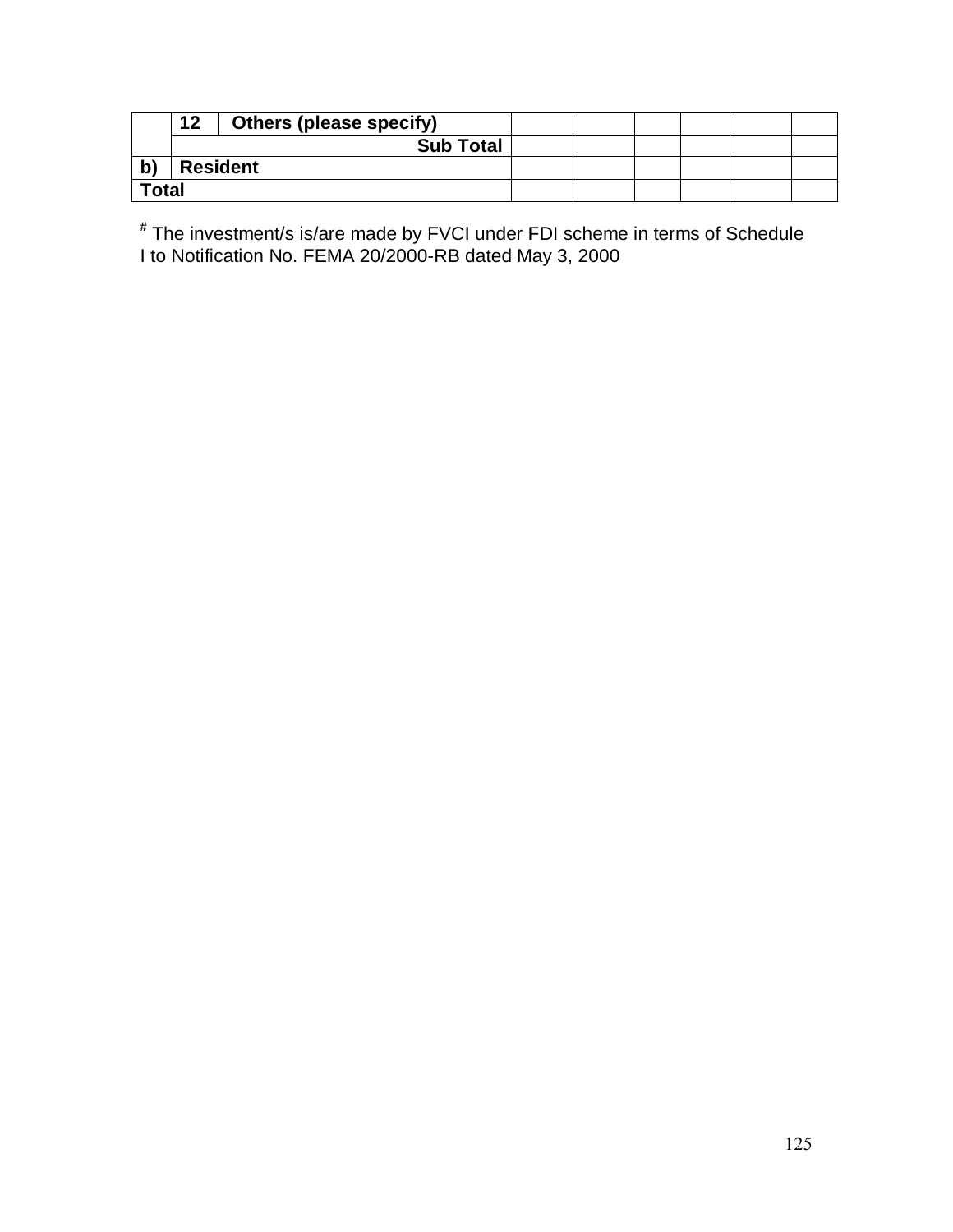### **DECLARATION TO BE FILED BY THE AUTHORISED REPRESENTATIVE OF THE INDIAN COMPANY:** *(Delete whichever is not applicable and authenticate)*

We hereby declare that:

1. We comply with the procedure for issue of shares / convertible debentures as laid down under the FDI scheme as indicated in Notification No. FEMA 20/2000- RB dated  $3<sup>rd</sup>$  May 2000, as amended from time to time.

2. The investment is within the sectoral cap / statutory ceiling permissible under the Automatic Route of RBI and we fulfill all the conditions laid down for investments under the Automatic Route namely (strike off whichever is not applicable).

a) Shares issued on rights basis to non-residents are in conformity with Regulation 6 of the RBI Notification No FEMA 20/2000-RB dated 3<sup>rd</sup> May 2000, as amended from time to time.

#### **OR**

b) Shares issued are bonus.

### **OR**

c) Shares have been issued under a scheme of merger and amalgamation of two or more Indian companies or reconstruction by way of de-merger or otherwise of an Indian company, duly approved by a court in India.

### **OR**

d)Shares are issued under ESOP and the conditions regarding this issue have been satisfied

|           |  |  |       |  |  | 3. Shares have been issued in terms of SIA /FIPB approval |
|-----------|--|--|-------|--|--|-----------------------------------------------------------|
| <b>No</b> |  |  | dated |  |  |                                                           |

4 The foreign investment received and reported now will be utilized in compliance with the provision of a Prevention of Money Laundering Act 2002 (PMLA) and Unlawful Activities(Prevention) Act, 1967 (UAPA). We confirm that the investment complies with the provisions of all applicable Rules and Regulations.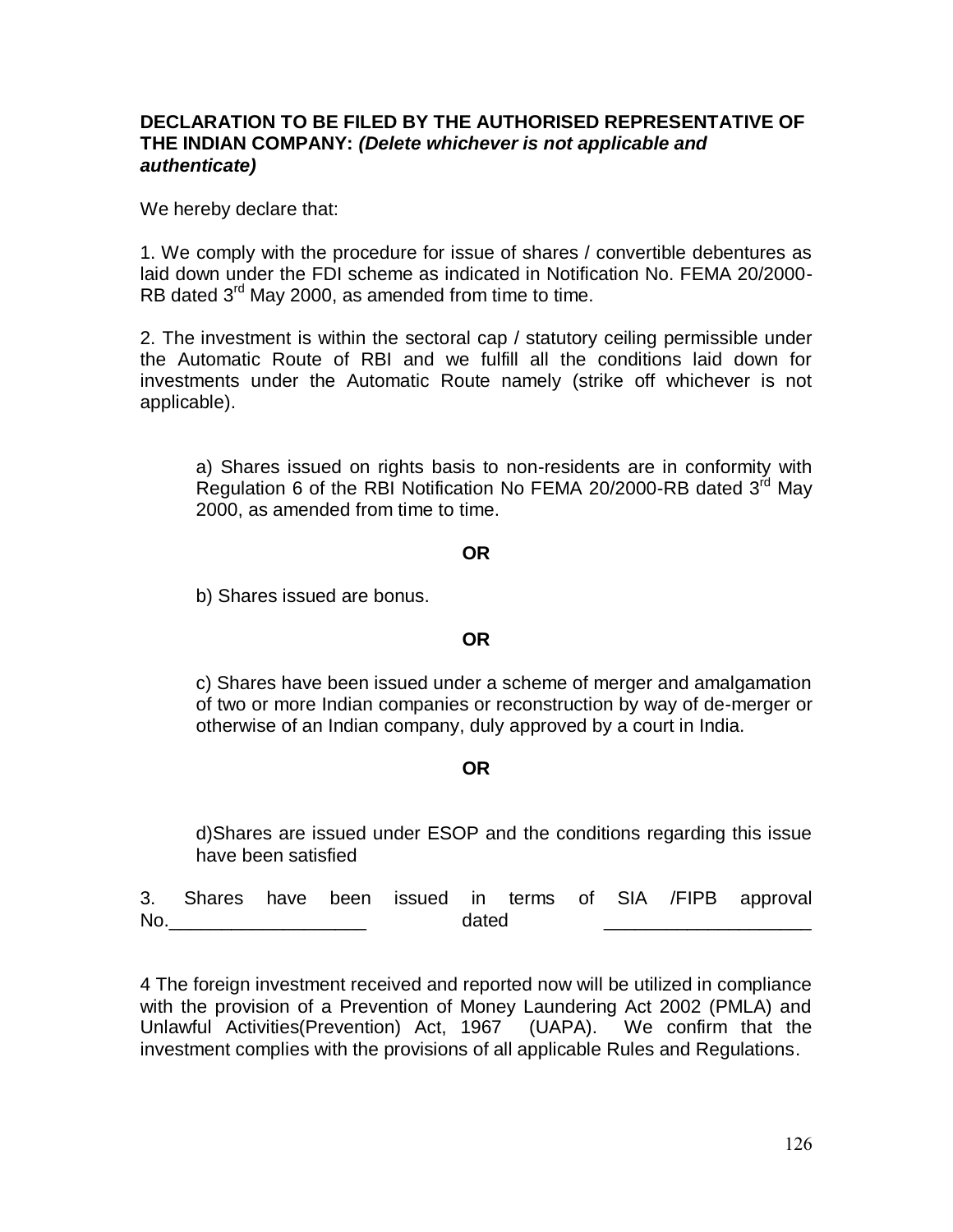5. We enclose the following documents in compliance with Paragraph 9 (1) (B) of Schedule 1 to Notification No. FEMA 20/2000-RB dated May 3, 2000:

- (i) A certificate from our Company Secretary certifying that
	- (a) all the requirements of the Companies Act, 1956 have been complied with;
	- (b) terms and conditions of the Government approval, if any, have been complied with;
	- (c) the company is eligible to issue shares under these Regulations; and
	- (d) the company has all original certificates issued by authorised dealers in India evidencing receipt of amount of consideration in accordance with paragraph 8 of Schedule 1 to Notification No. FEMA 20/2000-RB dated May 3, 2000.
- (ii) A certificate from SEBI registered Merchant Banker / Chartered Accountant indicating the manner of arriving at the price of the shares issued to the persons resident outside India.

6. Unique Identification Numbers given for all the remittances received as consideration for issue of shares/ convertible debentures/others (details as above), by Reserve Bank.



(Signature of the Applicant)\*

:\_\_\_\_\_\_\_\_\_\_\_\_\_\_\_\_\_\_\_\_\_\_\_\_\_\_\_\_\_\_\_\_\_\_\_\_\_\_\_\_\_\_\_

:\_\_\_\_\_\_\_\_\_\_\_\_\_\_\_\_\_\_\_\_\_\_\_\_\_\_\_\_\_\_\_\_\_\_\_\_\_\_\_\_\_\_\_

(Name in Block Letters) :\_\_\_\_\_\_\_\_\_\_\_\_\_\_\_\_\_\_\_\_\_\_\_\_\_\_\_\_\_\_\_\_\_\_\_\_\_\_\_\_\_\_\_

(Designation of the signatory)

Place:

Date:

(\* To be signed by Managing Director/Director/Secretary of the Company)